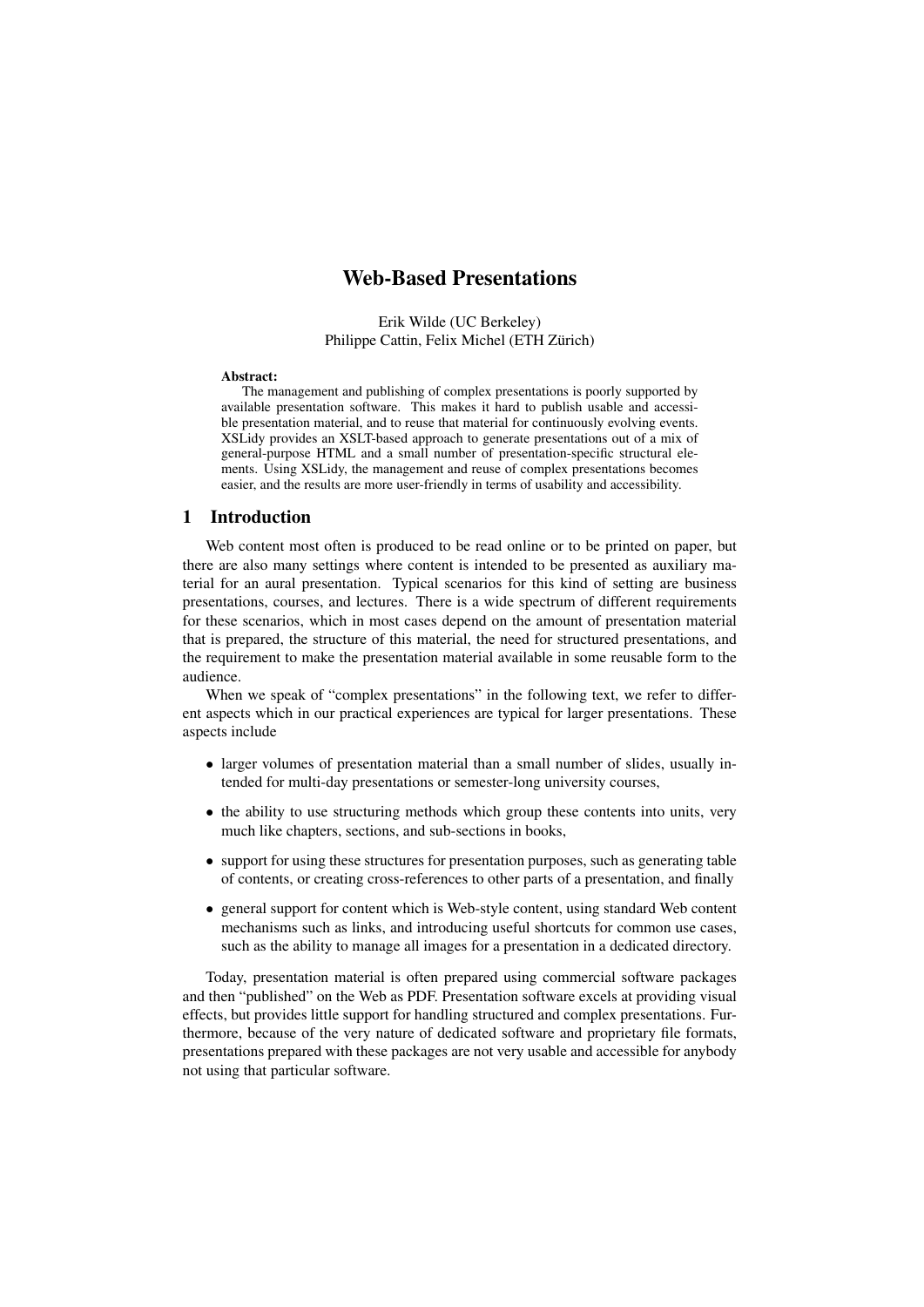The two most popular software packages today used for presentation are *PowerPoint* and *Keynote*. Both provide a large variety of templates for presentations as well as visual effects for slide transitions and incremental display of slides. While the result of these visual effects are something that in most cases is more distracting than helping to convey the message of the presentation [\[BC03\]](#page-11-0), it is more important to notice that both software packages provide virtually no support for structured presentations. Especially for more complex presentation material (such as university courses), this lack of support makes it rather hard to create and maintain complex presentations with these software packages. In addition, even though there is support for HTML [\[RLJ99\]](#page-11-0) export in both packages, the results are far from being an appropriate Web representation of the original content of the presentation.

The important difference between mere *exporting for presentation on the Web* and *representing a presentation as Web content* is that exported presentation contents often fail to be usable and accessible Web content. Some packages export presentations as images or even videos, which makes contents invisible to search engines and make navigation of the contents as a hypermedia document impossible. Instead, Web content should preserve the full contents of a presentation as navigable Web structures, ideally even adding additional navigation facilities for improving accessibility. Furthermore, content should be usable for online viewing or printing, supporting as many uses of the content as possible.

Broadly speaking, the subject of this paper can be seen as part of the e-learning and open content idea, with the important distinction being that our approach addresses presentation material exclusively, and not a complete set of tools and technologies for managing e-learning content. Some of the challenges of the broader e-learning and open content ideas are cultural [\[VHD06\]](#page-11-0), others are technical [\[BBJJ04\]](#page-10-0), and our work contributes to the technical area by presenting a way of how to publish and manage open content. The ability to manipulate lecture and presentation materials at a more granular level can facilitate collaborative forms of development of e-learning resources. Remixes, revisions, and new applications of course content can result more easily.

In this paper, we describe a solution that has been developed because of a real-world need. For university courses, it would be ideal to have Web-based presentations which not only are accessible and can be viewed online or printed, but which also allow the creator of the presentation to turn the course material into a sophisticated hypermedia resource augmenting the course. It should be able to have structuring on different levels, use crossreferences between slides and parts, manage additional material augmenting the course (such as images and listings and other resources), and generally manage the presentation material in a way which guarantees a consistent and easily updatable representation of the course material on the Web.

While the support for complex presentations is something where only little work has been done so far, there is some prior work regarding Web-based presentations. The two most notable attempts to produce HTML-based presentation so far are *HTML Slidy* [\[Rag06\]](#page-11-0) and *S5*<sup>1</sup> , both use a combination of JavaScript scripting and CSS stylesheets to create Web pages which can be used as presentation material in standard browsers. The advantage of HTML-based presentations is that they can be used with any state-of-the-art Web browser on any platform, and thus provide a high level of accessibility. The disadvantage of both

<sup>1</sup><http://meyerweb.com/eric/tools/s5/>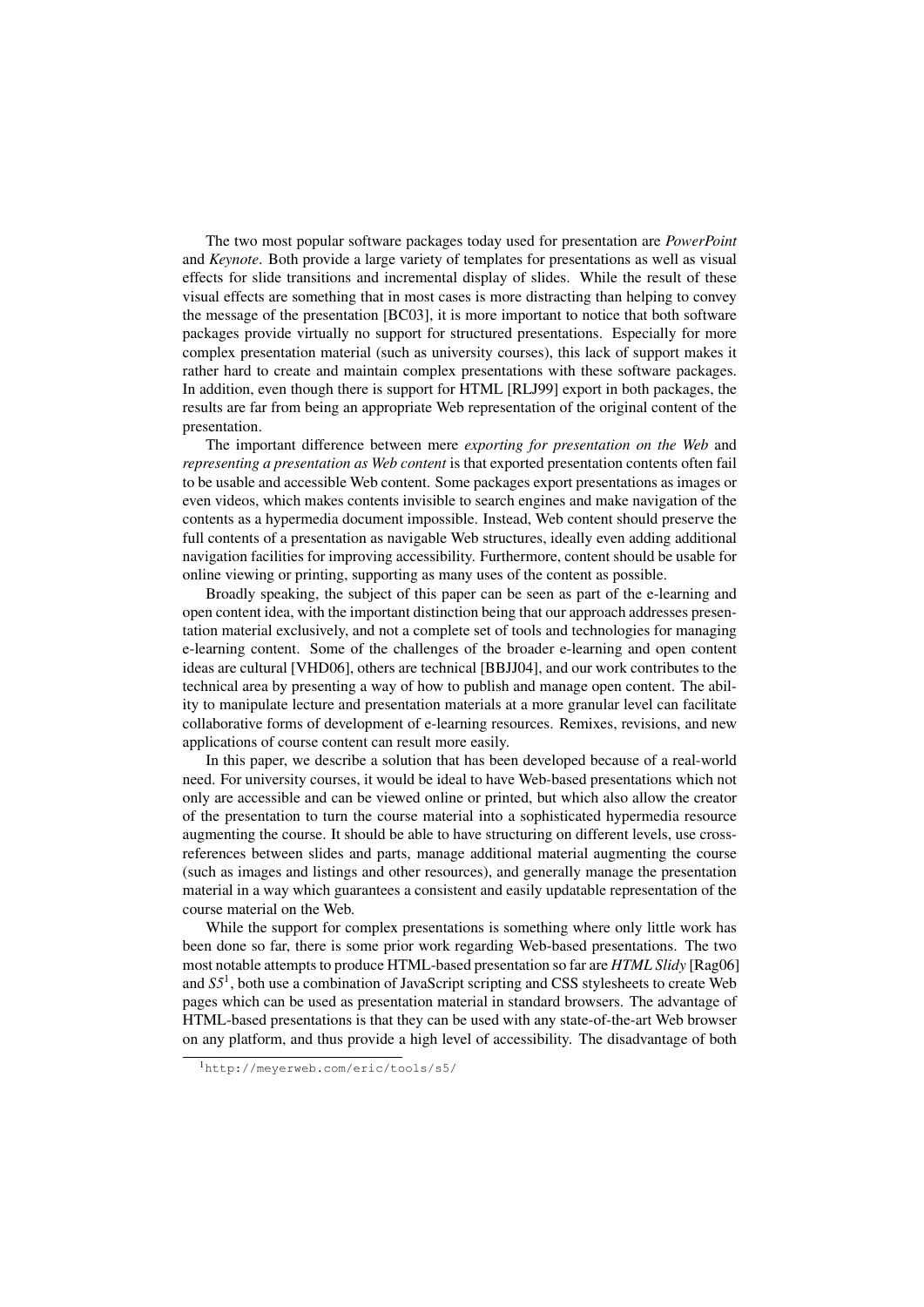approaches is that the presentations have to be produced manually, in both cases with a mix of mostly HTML, and a bit of package-specific code (in both cases in the form of specific classes for HTML elements) which then binds the scripting and styles to the presentation.

Since the goal is to support more advanced features such as dynamic outlines, table of contents, cross-references, transclusion, and the ability to add generated content, we decided to base our work on the Slidy package (which provides a solid foundation for Web-based presentation), but to use an additional transformation step, which takes the input documents, uses XSLT 2.0 [\[Kay07\]](#page-11-0) to transform it into a number of result documents (such as individual Slidy documents and table of contents for inclusion in a Web page), and thus can implement functionality which is impossible to support without preprocessing. Because our package's two main foundations are XSLT and Slidy, we have named it *XSLidy*.

The remainder of this paper is structured as follows: We first describe the implementation of XSLidy (Section 2), as well as the major features of the package. The most important feature of XSLidy is its support for structured presentation, which is described in Section [3.](#page-4-0) In addition to these linear, traditional document-style structures, XSLidy also supports advanced hypermedia features, as described in Section [4,](#page-6-0) so that the resulting set of Slidy documents can be regarded as one hypermedia document. Styling (Section [5\)](#page-8-0) is mostly done using CSS and is very flexible, so that layouts can be adjusted to fit personal preferences and/or corporate design guidelines. Finally, there is an extension mechanism (Section [6\)](#page-8-0) which allows users to add functionality to XSLidy, and Section [7](#page-8-0) explains this mechanism using an existing extension for rendering mathematical formulas as an example.

## 2 Implementation

Since the presentation material should be HTML-based, XSLidy documents are using HTML as the foundation for their markup. However, XSLidy introduces a small number of additional elements, $2$  which provide support for functionality not available in HTML, such as structuring on various levels, or textual inclusion. As shown in Figure [1,](#page-3-0) XSLidy is implemented in XSLT 2.0 [\[Kay07\]](#page-11-0), and takes as input the presentation document as created by the user. Since we use XSLT, the document has to be a wellformed XML [\[BPSM](#page-11-0)<sup>+</sup>06] document, and thus instead of HTML, XSLidy requires XMLcompliant XHTML [\[Pem02\]](#page-11-0) as its basic vocabulary.

Most of the HTML elements are not processed at all by the code, but the specific XSLidy elements are transformed into HTML which then becomes part of the individual documents, which basically are Slidy presentations (with some additional features added by XSLidy to extend Slidy's functionality). For example, the structuring of the content that can be inferred by analyzing the structure of the input document is used to generate outline slides (an example is shown in Figure [4a](#page-6-0)), which are used between individual parts of a presentation to give a visual representation of the various parts that a presentation might have. This feature, as many others, of course can be controlled by the user, which enables XSLidy to produce presentations in a very flexible way.

 $2$ To simplify authoring, we accept XSLidy and XHTML elements to be either in the XSLidy namespace or in the HTML namespace.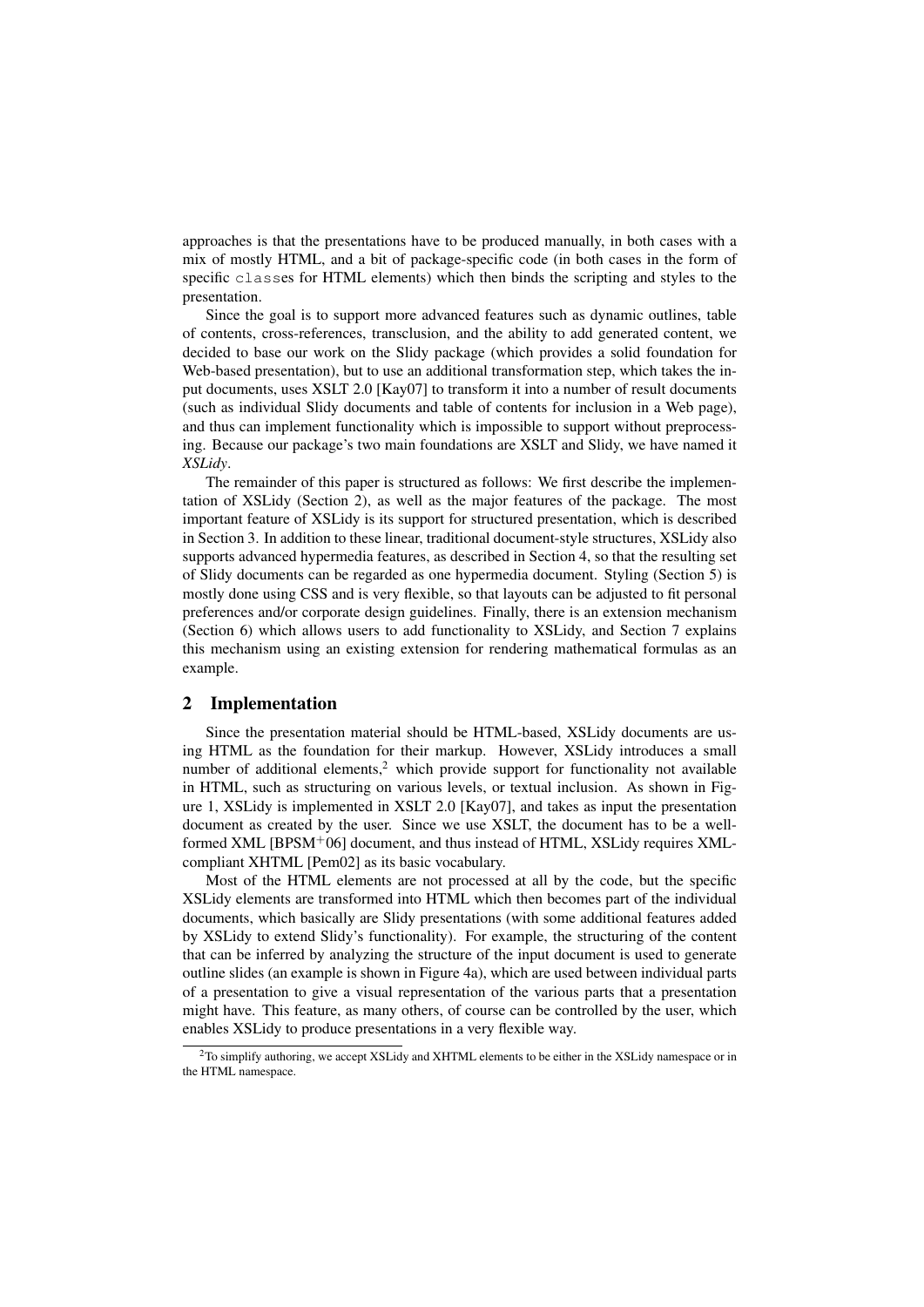<span id="page-3-0"></span>

Figure 1: XSLidy Processing and Results

In addition, it is possible to generate *Table of Contents (ToC)* documents, which usually provide a summary of the presentation for use in some context other than Slidy-based presentation. Examples for this are ToC documents in HTML, which are used as an overview of the complete presentation (an example is shown in Figure [4b](#page-6-0)), or XML summaries of the presentation, which may be required as input for further processing in an XML-based publishing chain.

The major part of XSLidy is the transformation of the XML input document into the individual result documents as described above. However, XSLidy also adds some runtime functionality to the scripting provided by the original Slidy package. These additional functionalities include presenter-supporting features which are commonly found in convenient presentation software. For example, a stop watch indicates for how long the current slide has been on display, and for how long the current presentation has been running so far.

A more interesting enhancement of the scripting code provides for *distributed* or *remote presentations*. The creator of Slidy, DAVE RAGGETT, proposes [\[Rag06\]](#page-11-0) to use the *Real-Time Streaming Protocol (RTP)* together with HTTP (through the XMLHttpRequest facility) to create distributed presentations. As the processing and streaming of audio data cannot be done without additional browser plugins to be installed, we decided not to address this part of the problem. Instead, we only use HTTP requests, thus preserving the advantages of plugin independence and cross-browser and cross-platform operation. Furthermore, the audio part of remote presentations can easily be taken care of by free and high-quality Internet telephony applications such as  $\text{Skype}^3$  or similar products.

As shown in Figure [2,](#page-4-0) remote presentations require a tiny PHP application to be installed on the server that hosts the presentation. This server-side application maintains the state information of each remote presentation session. Sessions can be created by any client (which then becomes the leader of this session), and other clients can subsequently join one of those sessions. Once a client has joined a session, the presentation slides are displayed in congruence with the slides that the session leader displays.

Synchronous slide changes are implemented by client-side HTTP polling. In order to limit bandwidth consumption, the server makes use of the HTTP response code 304,

<sup>3</sup><http://www.skype.com/>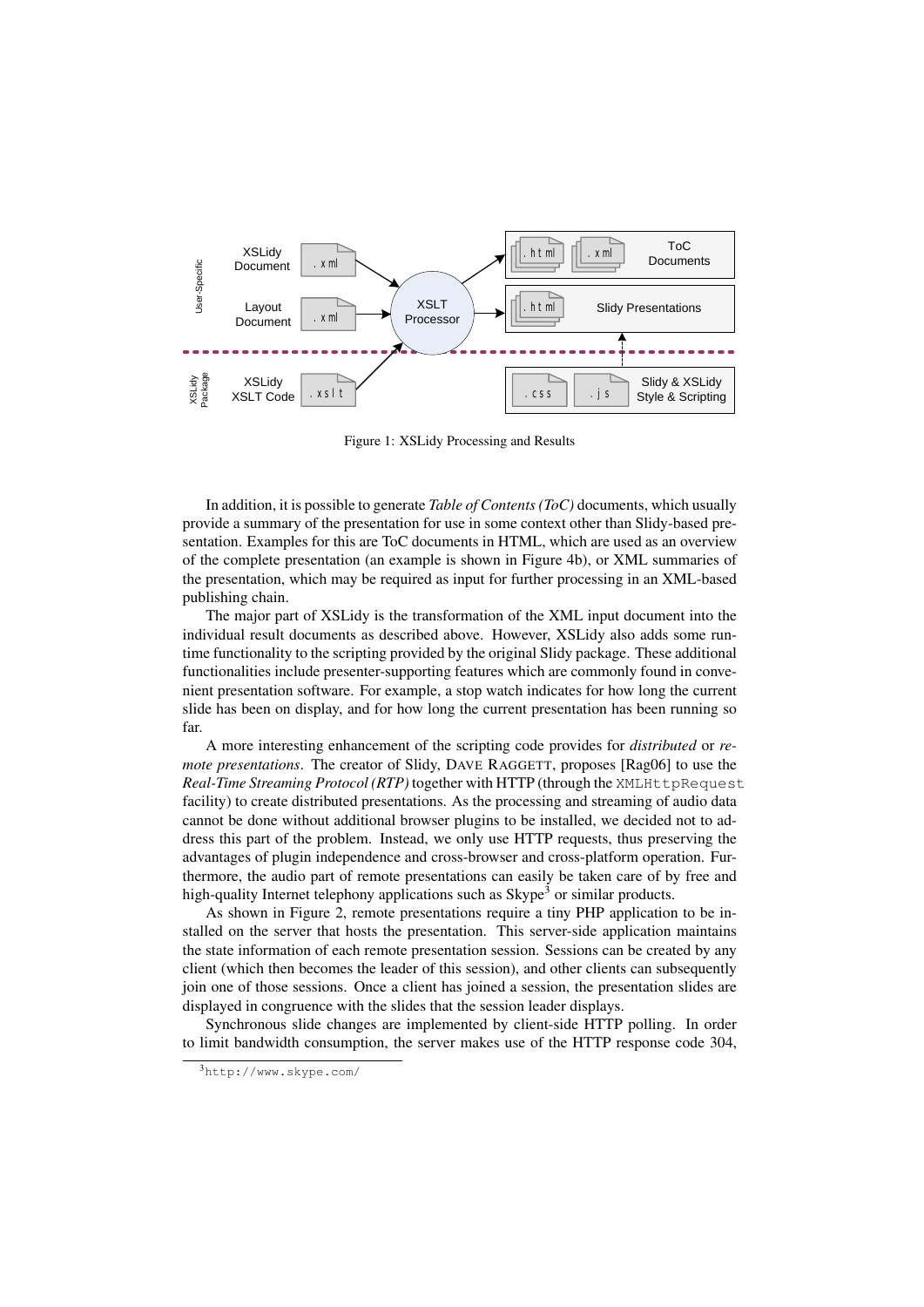<span id="page-4-0"></span>

Figure 2: XSLidy Remote Presentations

which indicates that the requested resource has not been modified. Although this approach introduces a maximum latency of one polling interval (and although it lacks perfect elegance), the chosen approach relieves the server-side application from the burden of keeping track of all clients, and it avoids problems with firewalls and *Network Address Translation (NAT)*, because all connections are HTTP connections using port number 80, and all connections are initiated from the clients.

#### 3 Structuring

The most apparent lack of support for complex presentations of today's presentation packages is that they fail to support the structuring capabilities (such as individual presentations and sections and subsections within these) which are required when creating complex content structures. As a result, users have to resort to makeshift ways of capturing this structure; these brittle structures often fail to adapt properly to the reuse of material in different contexts, and the continuous modification of the material for different versions of the presentation.

In contrast, XSLidy represents presentation structures as XML, as shown in Figure [3,](#page-5-0) and it manages complete presentations (such as a whole university course) as one XML document.<sup>4</sup> Most of the elements in this listing are from the XSLidy vocabulary, but this is only the case because the figure presents the parts of the source which focus on structural information. Usually, most of the elements in an XSLidy presentation are HTML elements.<sup>5</sup>

While there is an *XML Schema* [\[TBMM04\]](#page-11-0) for XSLidy, it is structurally not very interesting, because of the fact the actual XSLidy documents contain a mix of XSLidy and HTML elements. Furthermore, XSLidy's relaxed approach towards namespaces cannot be encoded in the schema. Thus, the schema serves more as part of the documentation, and not so much as an input to possible validation of XSLidy documents. It would probably make more sense to describe the rules of how to use XSLidy elements in a rule-based

<sup>4</sup> If required, users can use inclusion features which provide access to various physical documents, but the logical document which is processed by the XSLidy code is one XML document. The inclusion process uses an XSLT implementation of *XML Inclusions (XInclude)* [\[MOV06\]](#page-11-0) called *XInclude Processor (XIPr)* [\[Wil07\]](#page-11-0).

 $^5$ For example, the XSLidy XML source for  $http://dret.net/lectures/xml-fall07/,$  $http://dret.net/lectures/xml-fall07/,$  a university course managed in XSLidy, contains 7554 elements, of which 5768 (76%) are HTML elements, and 1786 (24%) are XSLidy elements.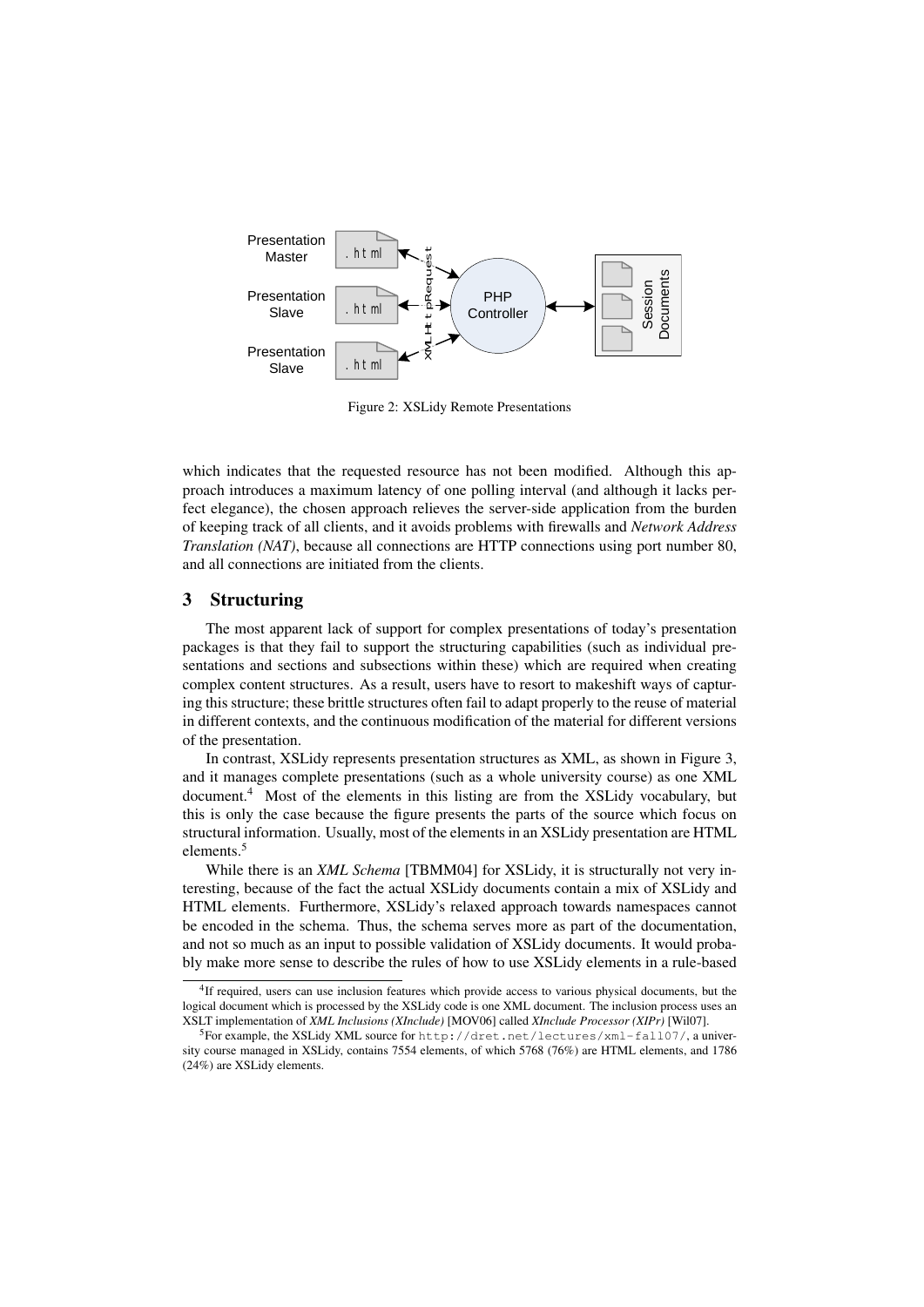<span id="page-5-0"></span>

Figure 3: XML Structures Representing Presentation Structure and Content

schema language such as *Schematron* [\[Int06\]](#page-11-0), which would be much better suited to validate real-world XSLidy documents.

Lines 1 through 7 contain information which pertains to the presentation as a whole, in this case a university course about XML foundations. The presentation uses a custom style (line 7), and two ToC documents are produced for it, the first is used as an overview in the courses Web page (which is shown in Figure [4b](#page-6-0)), whereas the second is used as input to a syllabus viewing application which requires XML documents for collecting syllabus information across various courses. Both toc elements contain templates which are then filled in with the details found in individual presentation elements. These presentation elements (lines 157, 727, and 737) are the containers for the material for one individual representation, in this case one lecture. For each lecture, as shown on lines 738-741, some details are provided which are used for generating the Slidy code for the presentation, as well as for the ToC documents.

Each presentation uses part and slide elements for presentation structures and individual slides. It is also possible to reuse information from the presentation that is intended to be used in ToC documents. For example, line 744 uses the text of the lecture's abstract, which is given on line 741 (and used for the HTML as well as for the syllabus XML documents), and reuses it as the body of a slide, so that the slide directly following this presentation's title slide contains the abstract. A presentation's parts are used to generate structured presentations, as shown in Figure [4a](#page-6-0), where the outline of a presentation, as inferred from the XML structure, has been transformed into a nested HTML list.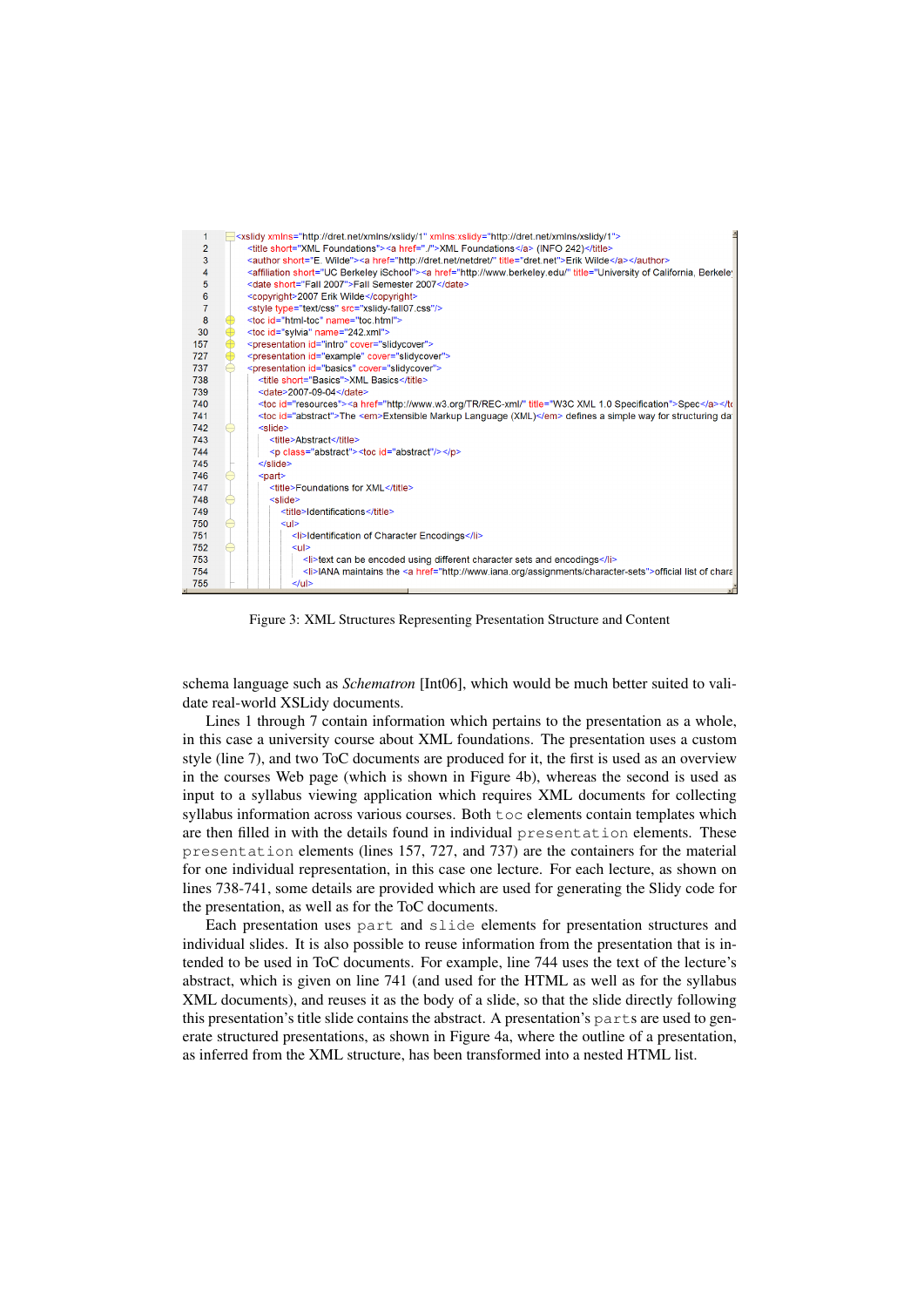<span id="page-6-0"></span>

Figure 4: HTML Content Generated from XSLidy Structural Information

In addition, XSLidy also attempts to make as much structural information as possible available through standard Web mechanisms, for example using HTML's document relationships which are represented by link elements. The navigation toolbar in Figure 4a shows how, given a browser supporting this feature, the document relationships can be used to easily navigate the various HTML documents which make up the complete presentation. This feature is one example how XSLidy attempts to produce HTML which not only is suitable as presentation material, but also is rich hypermedia content, thus supporting the use of the presentation material as regular Web documents.

#### 4 Hypermedia

As described in the previous section, XSLidy not only supports structured presentations, it also turns these structures into hypermedia which make it easier to navigate presentations. All links shown in Figure 4 are generated as a result of turning document structures into navigable hypermedia structures. In addition to that, users are supported in various ways to create richly interlinked hypermedia more easily.

As one example, with the help of the XSLT processing step, XSLidy supports hyperlinks on all elements (as suggested for XHTML 2.0), so that any element which should be a link simply gets an additional href attribute. In addition to being more succinct and semantically appropriate than using nested elements (i.e., nesting the element in question into an a element), this also allows for the dedicated styling of these links, image links (which in XSLidy are created most easily by using  $\leq$  img  $src = "..."$  href="..."/>) can then be styled using a CSS  $a$ . img selector.<sup>6</sup> Additionally, links are classified whether they are intra-presentation or external links, and can then be visualized differently, too, if required.

One frequent property of complex presentations is that they use additional resources,

<sup>&</sup>lt;sup>6</sup>XSLidy adds the element name as the class of a link when links are generated using the  $\star$ /@href mechanism.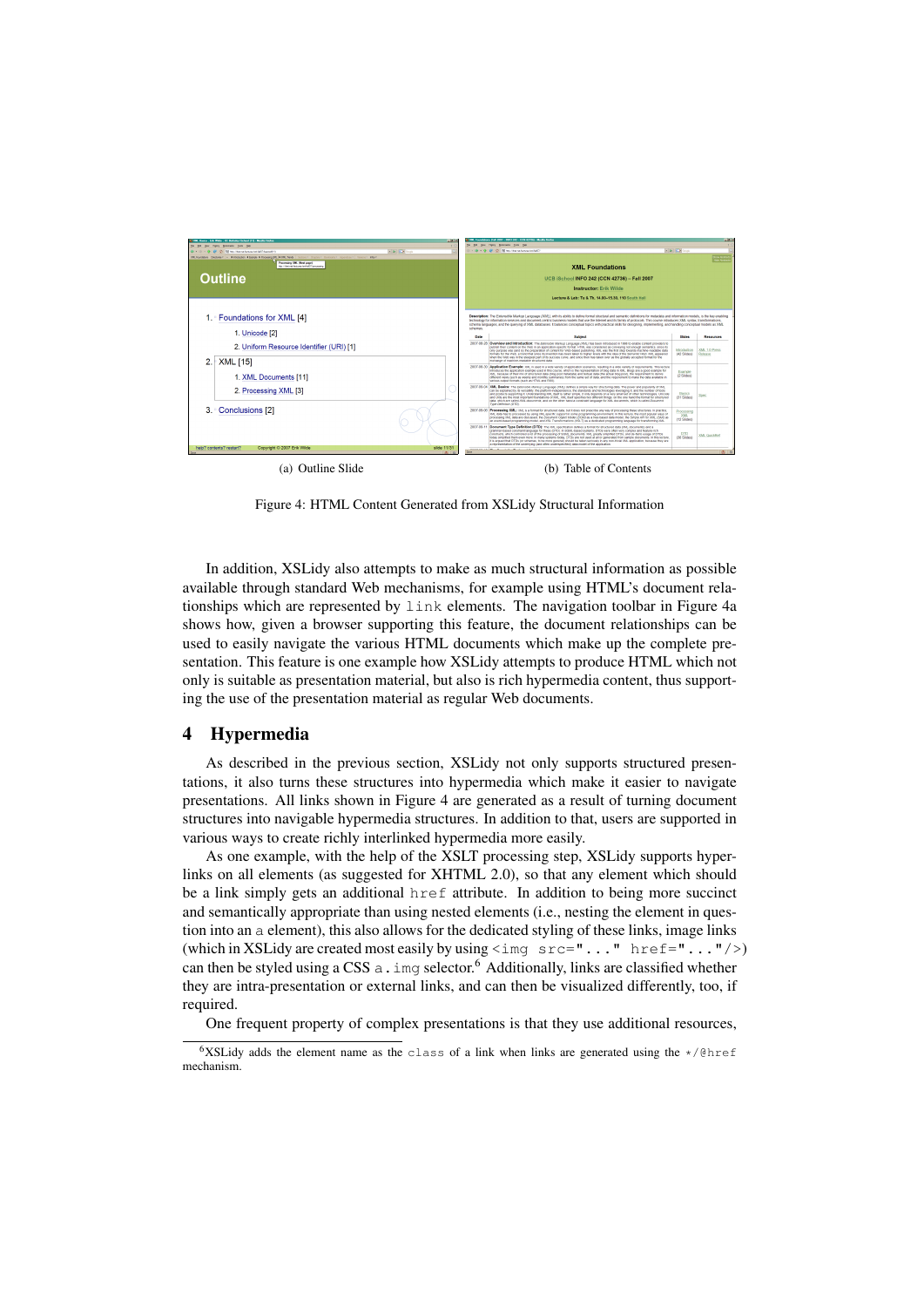such as images or examples. HTML does not support the concept of *transclusion* (the seamless integration of resources from various locations, without losing their original context). XSLidy provides as much transclusion support as possible, for example text transclusion: the transcluded fragment is included in a presentation, and its text is turned into a link to the source. This makes it very easy to create and maintain examples in presentation material, which has not to be physically included in the presentation material, but can be managed and updated in a dedicated directory, for examples for all listings with example code. When the example code is updated, it will be transcluded when the presentation material is refreshed, and users of the presentation material can simply download the examples by clicking on them, because they are links to the example source document.



(a) Source Code and Generated HTML (b) Slide Rendering in Browser

Figure 5: Text Transclusion

Figure 5a shows the source code and the resulting HTML for text transclusion. The listing element specifies the document to be transcluded (the base for this relative URI can be configured). The presentation contains the document's contents and is shown in Figure 5b, where special formatting is used for transcluded content, and the content is turned into a link (as shown on lines 4 and 12 of the resulting HTML), so that users can simply click on the listing to download the listing's source document.<sup>7</sup> Transclusion is one example where XSLidy attempts to preserve as many semantics as possible in the HTML (in this case using class="listing" to classify listings), so that styling can be based on content semantics as easily as possible.

 $7XSLidy$  supports image transclusion as well, by turning an image which is not a link into a link pointing to the image source. This is useful because images are often scaled in presentations to fit the presentation medium, and current browsers implement poor anti-aliasing methods, yielding low-quality rendering of images. Being able to look at an image in its original size therefore is a useful feature.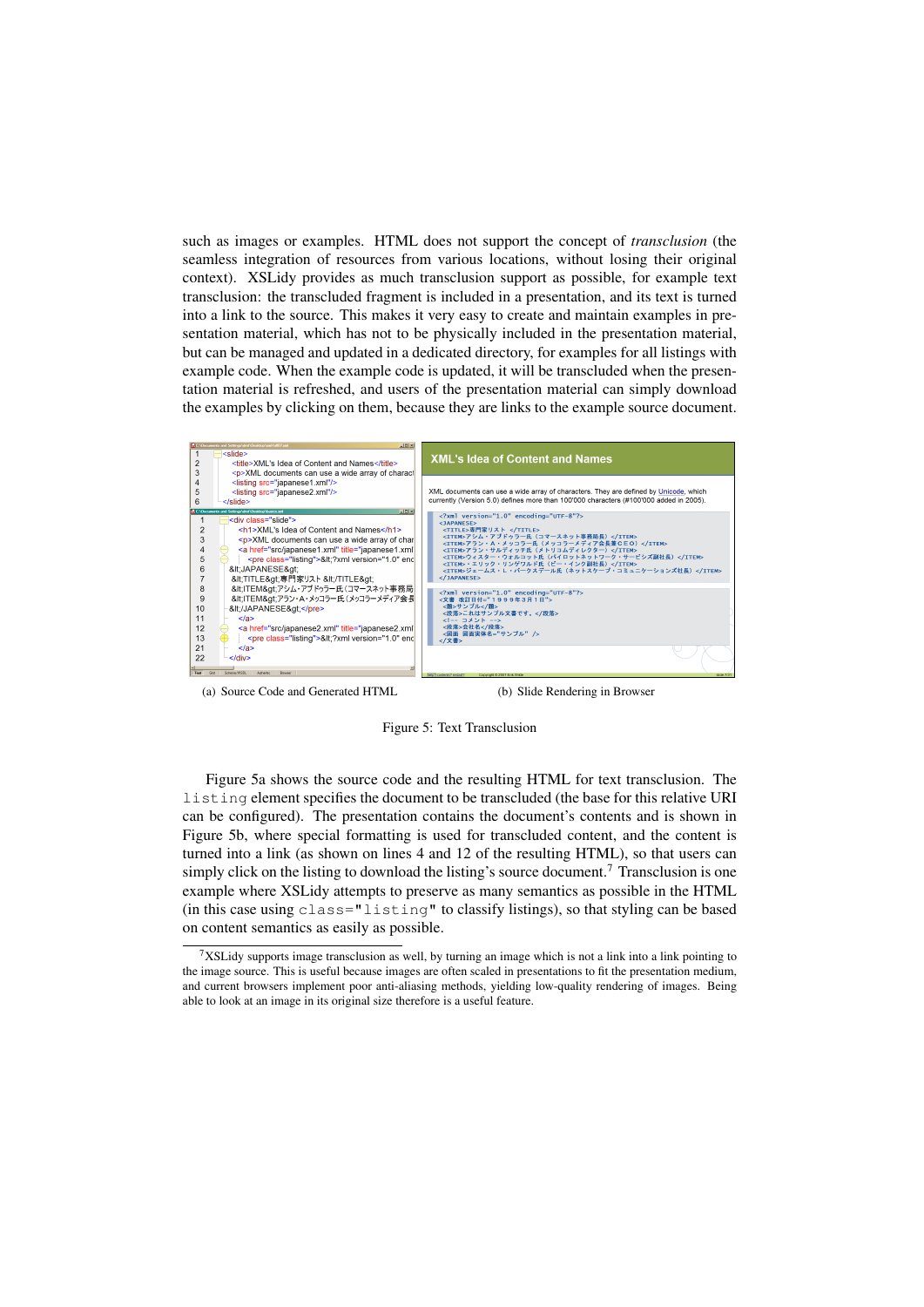#### <span id="page-8-0"></span>5 Styling

Since Slidy and XSLidy are Web-based presentation tools designed for standardscompliant browsers, as much styling as possible is done using *Cascading Stylesheets (CSS)* [\[BcHL07\]](#page-11-0). For some tasks, however (such as the transclusion functionality described above), CSS does not provide support for this kind of functionality, so they are either implemented in the initial XSLT transformation, as runtime scripting in JavaScript, or as a combination of these two methods.

The problem of how to represent content for on-screen presentation as a pageable Web page for presentation use, as a regularly scrollable Web page, or for printing as a scrollable presentation with different properties than the on-screen version, can be solved entirely in CSS. Slidy already comes with CSS code that supports on-screen viewing in two modes (scrollable and pageable) using CSS's *media types*, and XSLidy's CSS takes care of the fact that some of the XSLidy-generated content for on-screen presentation (such as the outline slide shown in Figure [4a](#page-6-0)) is not suitable for printing.

#### 6 Extensions

XSLidy does not provide support for specific application areas, it is intended as a general-purpose package for anybody who wants to create Web-based presentations and has to maintain complex presentation material. However, in many cases special application scenarios require support for additional functionality, which would not be appropriate in a general-purpose package, but should be easy to integrate into such a package.

Thus, an extension mechanism is provided which can be used to plug extensions into XSLidy. Extensions can plug into XSLidy's XSLT, and/or can have additional pre- and/or post-processing stages. XSLidy's XSLT is written in a way so that extensions can override templates or add new ones for adding functionality. Pre- or post-processing stages need some kind of scripting language, and XSLidy itself does not need scripting, it is using XSLT only. However, extensions needing scripting should be written in a cross-platform scripting language, a typical example for such a language is Perl. Section 7 describes a description which introduces new elements and processing into XSLidy's XSLT, also also adds some Perl processing for additional functionality.

## 7 FormuL'FEX

In many presentations for scientific disciplines, it is necessary to include mathematical formulas in the content. HTML has no support for mathematical formulas (apart from the small repertoire of characters available through Unicode), and even though there is W3C's *Mathematical Markup Language (MathML)* [\[ABC](#page-10-0)<sup>+</sup>03], support for this language in browsers is virtually non-existent. In addition, many scientists have their mathematical formulas readily available as LATEX [\[Lam94\]](#page-11-0) code, so an easy way to have formulas in presentations is to use this code.

The FormuLAT<sub>EX</sub> extension allows for seamlessly integrating LAT<sub>EX</sub> code into presentations, an example for this is shown in Figure [6.](#page-9-0) FormuLATEX consists of XSLT code that processes  $\text{tex}$  elements, produces individual files containing the LATEX code for each formula, and a Perl script that subsequently converts these LATEX snippets into *Graphics Interchange Format (GIF)* or *Portable Network Graphics (PNG)* images (based on user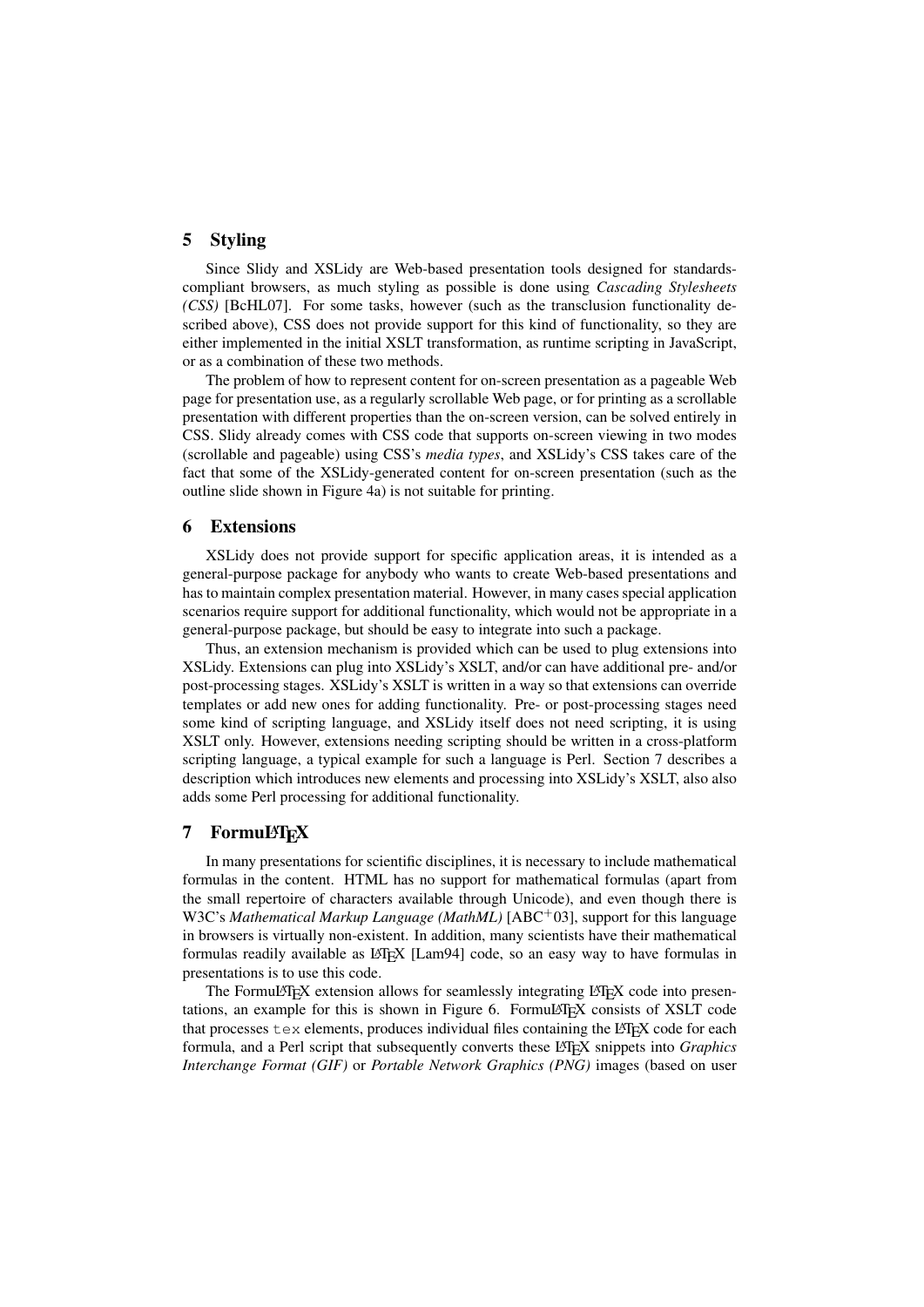<span id="page-9-0"></span>preference) using a transparent background. Scale and baseline information for each formula is stored in a separate file. These parameters are required to correctly position and scale the formulas within the HTML text flow. Since all sizes in the generated HTML are given in ex units, the scale and baseline settings are invariant to dynamic font size changes during a presentation.

| The following code shows how FormuLaTeX is used:                                  |                                                 |  |
|-----------------------------------------------------------------------------------|-------------------------------------------------|--|
|                                                                                   | <tex>\$x=\frac{-b\pm\sqrt{b^2-4ac}}{2a}\$</tex> |  |
| This code displays the quadratic equation: $x = \frac{-b \pm \sqrt{b^2-4ac}}{2a}$ |                                                 |  |

Figure 6: Inline Formula Rendering with FormuLTEX

To further ease the typesetting of equations, the tex element supports some attributes (<tex  $pkg = "... " id = "... " class = "... " >).$  The pkg attribute contains a list of comma separated LATEX packages which need to be included to properly render the equation in LATEX. If an  $\pm$ d attribute is specified, XSLidy automatically assigns a unique equation number. The equation can then be referenced from anywhere within the presentation by using the pre-defined equation counter  $EQ$  with  $\leq$  counter name="EQ" ref= $\mathbf{r}$ ..."/>, where ref has to match the equation id. The class attribute can be used to style specific equations with for example a surrounding box. Figure 7 shows a screenshot of a representative example using all these attributes. The example also shows that LATEX equations can not only be used as a display equation, but they can be also integrated into running text and are scaled to its size.

| नाः।<br>Eldgenössische Technische Hochschule Zürich<br>Swiss Federal Institute of Technology Zurich |       |  |  |
|-----------------------------------------------------------------------------------------------------|-------|--|--|
| <b>Definition of the Fourier Transform</b>                                                          |       |  |  |
| The Fourier Transform of $f(x)$ , denoted by $\mathcal{F}{f(x)}$ is defined by the equation         |       |  |  |
| $\mathcal{F}{f(x)} = F(u) = \int_{-\infty}^{\infty} f(x)e^{-j2\pi ux}dx$                            | (1.1) |  |  |

Figure 7: Display Formula Rendering with FormuLTEX

To save network bandwidth and to reduce the processing load when rendering the LATEX images, two strategies are employed. On the one hand, multiple occurrences of the same formula in a presentation are mapped onto the same image, so that no redundant images are generated. On the other hand, a caching mechanism ensures that the same equation is not rendered again in a subsequent XSLidy/FormuLATEX processing step. These mechanisms are implemented in the extension's XSLT and Perl code.

By tightly controlling the image rendering, scaling, and positioning, FormuLAT<sub>EX</sub>'s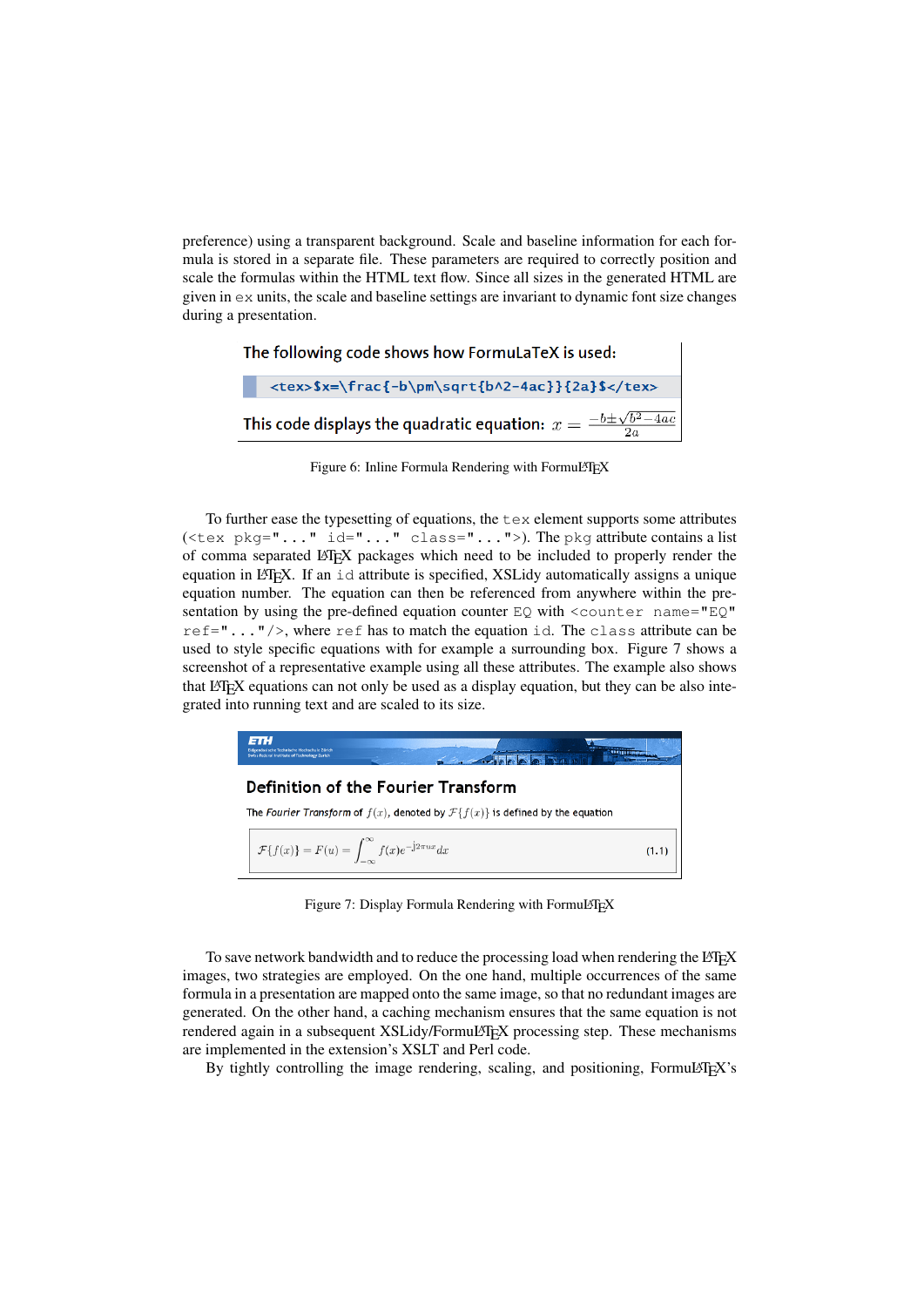<span id="page-10-0"></span>results are of consistent high quality, independent from scaling issues, or the particular output environment or device.

The drawback of the FormuLAT<sub>EX</sub> approach is that special characters commonly used in LATEX equations have to be replaced by their respective entity to comply with XML syntax requirements. In particular, the characters '<' and ' $\&$ ' need to be escaped.

Once browser support for *Scalable Vector Graphics (SVG)* is stable enough, the rendering of LATEX equations in FormuLATEX can be easily switched from bitmapped GIF/PNG images to outline-based SVG graphics. Using SVG images for LATEX equations would guarantee optimal rendering results for an even broader range of viewing devices and font sizes.

#### 8 Future Work

XSLidy is a useful and powerful tool for managing and publishing complex presentations, but there currently is no interface for creating XSLidy files. This means that users have to manually create XSLidy XML, which is a big obstacle for the vast majority of potential users. Working towards an interface for XSLidy and providing import capabilities (for example using the XML exports of dedicated presentation software) are the two possibilities we are investigating as a way to make XSLidy easier usable for presentation authors.

#### 9 Conclusions

XSLidy is a package which proves to be useful for an otherwise unsupported part of the tool landscape: the ability to create and maintain complex content for Web-based presentations. It has been in use for a year now and proves to be a very useful tool, supporting a much faster turnaround time on presentation material updates than other presentation tools. Since the package is built around the assumption that the presentations should be as Web-friendly as possible, the resulting HTML code provides high degrees of usability and accessibility.

XSLidy not only produces Web-friendly presentations, it also is built on standard technologies, most importantly XML and XSLT. One important advantage of this standardsbased approach is its portability across platforms. XSLidy is actively being used on Windows, Linux, and MacOS.

#### References

- [ABC<sup>+</sup>03] Ron Ausbrooks, Stephen Buswell, David Carlisle, Stéphane Dalmas, Stan Devitt, Angel Diaz, Max Froumentin, Roger Hunter, Patrick Ion, Michael Kohlhase, Robert Miner, Nico Poppelier, Bruce Smith, Neil Soiffer, Robert Sutor, and Stephen Watt. Mathematical Markup Language (MathML) Version 2.0 (2nd Edition). World Wide Web Consortium, Recommendation REC-MathML2-20031021, October 2003.
- [BBJJ04] Richard G. Baraniuk, C. Sidney Burrus, Don H. Johnson, and Douglas L. Jones. Sharing Knowledge and Building Communities in Signal Processing. *IEEE Signal Processing Magazine*, 21(5):10–16, 2004.